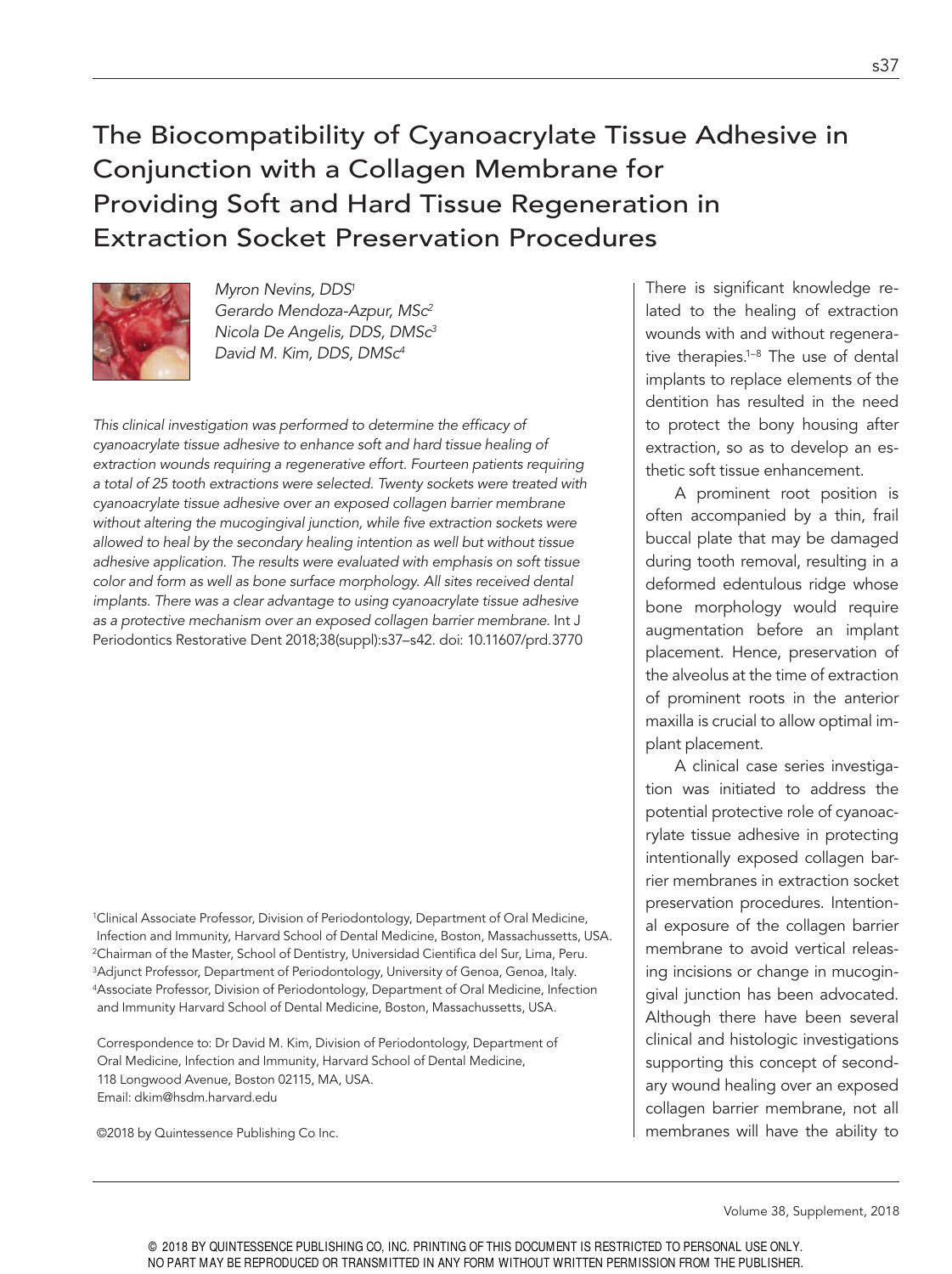induce soft and hard tissue healing.9,10 A cyanoacrylate tissue adhesive (Periacryl 90, GluStitch) is known to be biocompatible and nontoxic for wound closure for up to 2 weeks. It has been used widely in dentistry for oral tissue adhesive applications and may play a protective role, with minimal contamination in cases with exposed collagen barrier membranes.

The objective of this clinical case series trial was to demonstrate the eficacy of cyanoacrylate tissue adhesive placed over an exposed collagen barrier membrane in conjunction with a bone graft substitute to enhance hard and soft tissue regeneration of an extraction wound.

### Materials and Methods

Fourteen patients requiring a socket preservation procedure (for a total of 25 extraction sockets) following extraction of single rooted teeth were enrolled and prepared for surgery in accordance with accepted dental practice guidelines including an informed consent form. The study protocol was approved by the IRB review board from the School of Dentistry, Universidad Cientifica del Sur, Lima, Peru. For all patients, radiographs were taken, and medical history and relevant demographic information were recorded. The following patient inclusion and exclusion criteria were implemented.

#### Inclusion Criteria

- 1. Male or female patients in good health between 20 and 70 years of age requesting a dental implant treatment option for rehabilitation.
- 2. Subjects who were willing to sign an informed consent form, participate in the study, and return for follow-up visits.
- 3. Enclosed extraction site (without buccal wall defect).

#### Exclusion Criteria

- 1. Subjects who did not meet all the inclusion criteria or who would not cooperate with the protocol schedule.
- 2. Subjects who had significant untreated periodontal disease, caries, infection, or chronic inflammation in the oral cavity within two adjacent tooth positions of the clinical trial area.
- 3. Subjects who had used nicotine-containing products within 3 weeks prior to surgery.
- 4. Subjects who were insulindependent diabetic or had Hgb1c levels  $> 6.5\%$ .
- 5. Subjects who were nursing or pregnant.
- 6. Subjects who were presently taking medications (except estrogen/progesterone therapy) or those who were undergoing treatment that was known to have an effect on bone turnover.
- 7. Subjects who had diseases that affect bone metabolism (excluding idiopathic osteoporosis).

## The Surgical Socket Preservation Procedure

Surgical procedures were performed under local anesthesia on an outpatient basis. Complete clinical examinations, including radiographic examinations, were performed. Oral hygiene instructions were instituted and then reinforced at each clinical visit.

Horizontal full-thickness flaps were elevated on the buccal and palatal surfaces, with vertical incisions instituted for visibility if necessary. Atraumatic tooth extraction was performed, and cortical perforations were made with a pointed bur when there was inadequate bleeding. Mineralized cortical allograft (BaseBone, BaseBone Biologies) was delivered to the socket, and a collagen barrier membrane (Ossix Plus, Datum Dental) was contoured and inserted above.

Twenty augmented sites with various configurations of exposed membranes were treated with cyanoacrylate tissue adhesive (test group; Figs 1 to 3), while five augmented sites with exposed membranes did not receive this cyanoacrylate tissue adhesive (control group; Figs 4 and 5). Postsurgical visits included oral hygiene education reviews on a regular basis for 6 months. At that time, implant osteotomies were performed at select sites using a trephine bur for bone core biopsy, and the soft and hard tissues were photographed at all sites. Periapical radiographs of all implants were taken at the time of implant placement.

The International Journal of Periodontics & Restorative Dentistry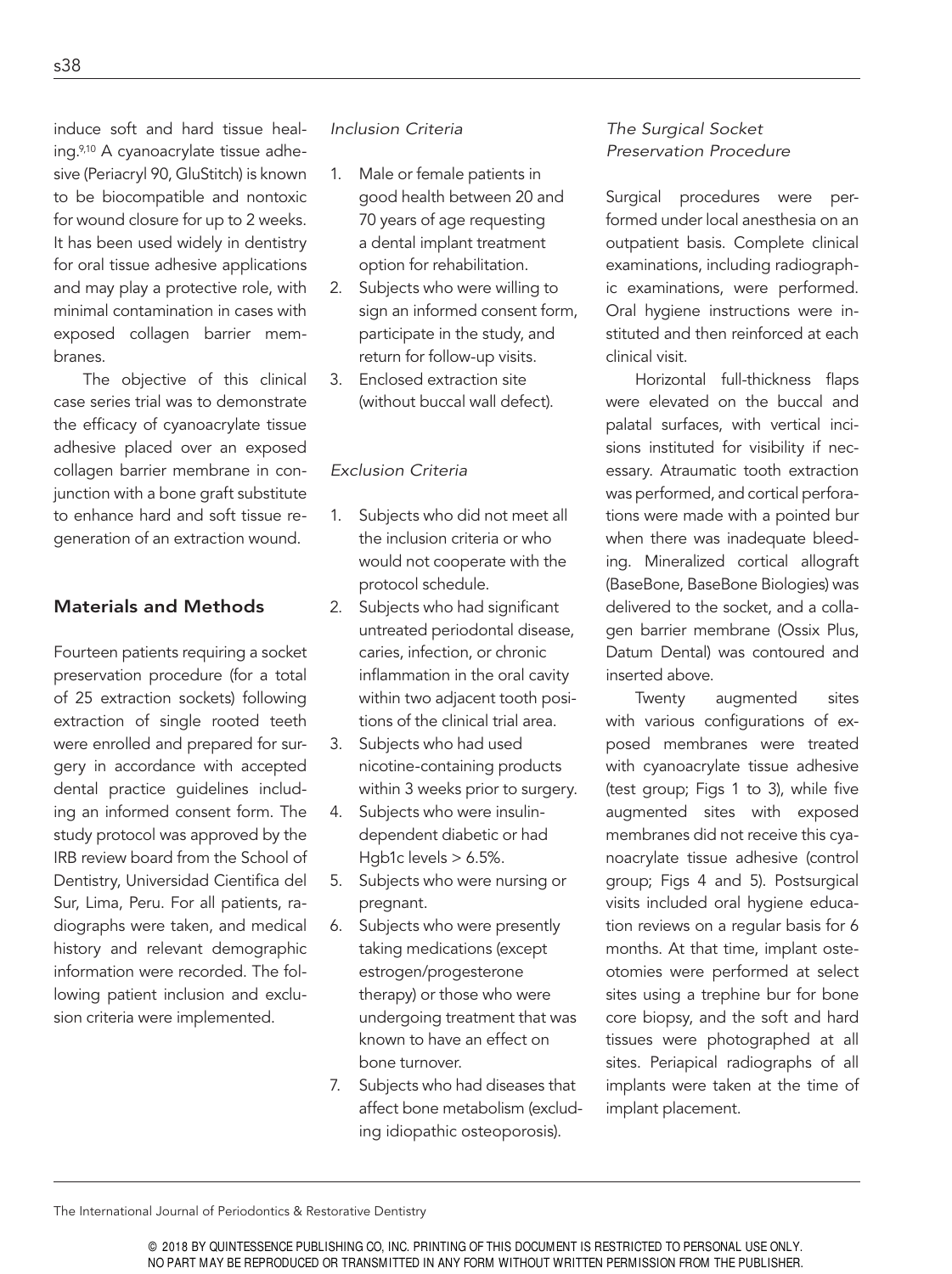#### Results

The goal of this clinical case series was to evaluate the eficacy of the application of a cyanoacrylate tissue adhesive in producing an optimal site for implant placement when positioned on an extraction wound. Eight out of the nine test patients completed the study. One test patient with two extraction socket preservation sites elected not to complete the study, and thus there were 18 socket augmentation procedures for the test group and 5 socket augmentation procedures for the control group.

The early phase of secondary wound healing in the test group was within the normal limits, without any signs of infection or other adverse events. When all extraction socket preservation areas were reexamined at 6 months, a normal soft tissue color and contour were noted for the test group and, upon bone exposure, a flat bone surface was noted (Figs 1f, 1g, 2f, 2g, 3e, and 3f). However, for the control group, the authors noticed several sites with minor soft and hard tissue concavities (Figs 4e, 4f, 5c, and 5d).

The test sites evident in Figs 1f, 1g, 2f, 2g, 3e, and 3f demonstrate soft and hard tissue forms that lend themselves to uncomplicated implant results. Although all healing sites allowed for dental implant placement, those treated with cyanoacrylate tissue adhesive presented an advantage compared to the control group.

Samples of the histologic results are shown in Figs 6 and 7. The patterns of bone formation for both







Fig 1 (a) A maxillary central incisor was planned for the extraction. (b) The tooth was extracted atraumatically. (c) Bone grafting was performed to preserve the buccal plate. (d) An exposed barrier membrane protects the underlying bone. (e) A thin coating of cyanoacrylate tissue adhesive was applied over the exposed membrane. (f) Soft tissue healing at 6 months. (g) Bone surface that will accept the dental implant.

test and control sites, respectively, appeared to provide similar boneto-implant contact, resulting in predictable implant stability.

#### **Discussion**

Tooth extraction resulting from caries, fracture, root resorption, or









periodontal disease is a frequent event in most dental ofices. Patients express concerns about esthetics, phonetics, and mastication and seek optimal results when discussing implant treatment. Dentists strive to achieve these results when augmenting the lost structure and benefit from the selection of widely available materials.

Volume 38, Supplement, 2018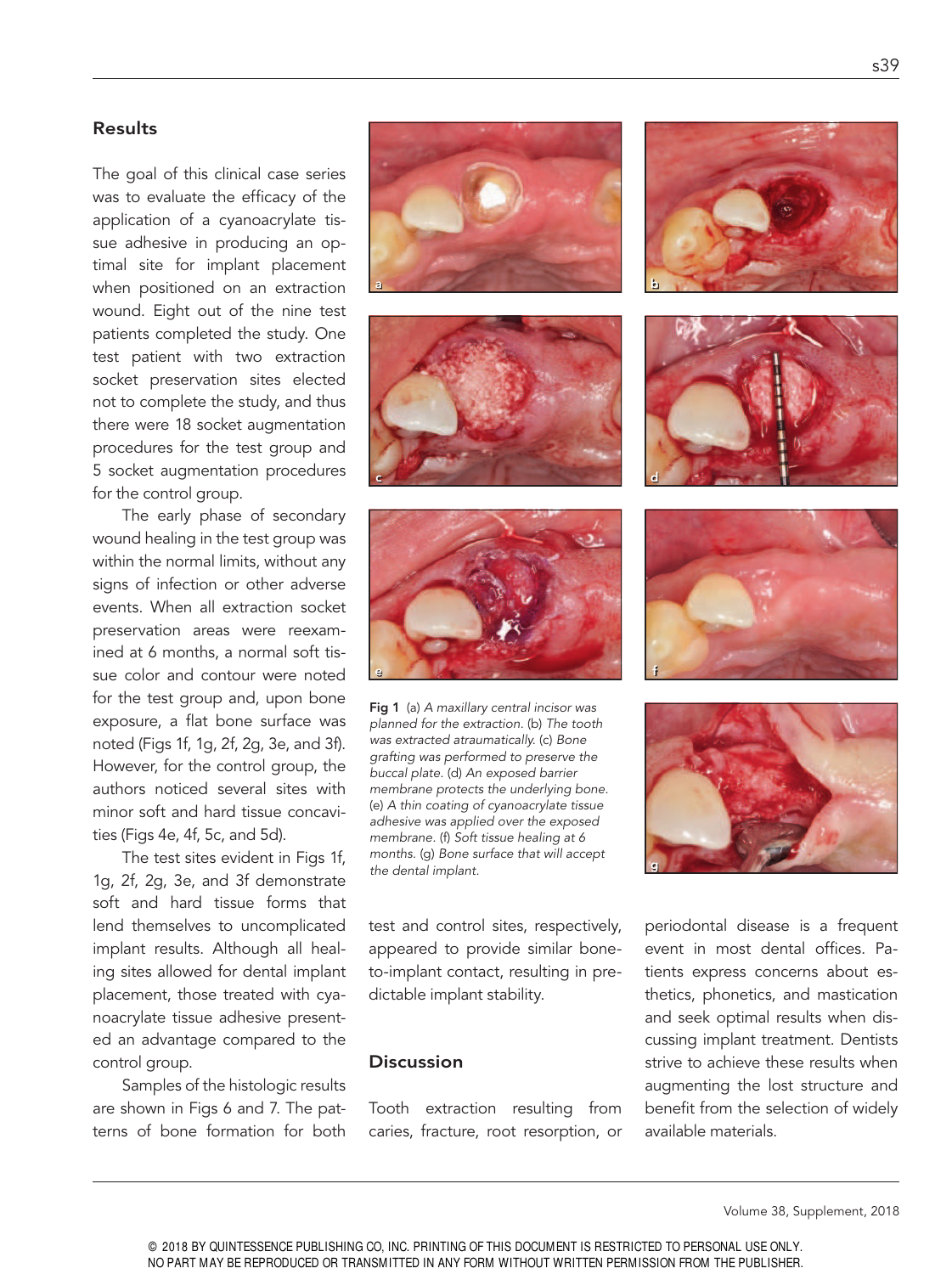













Fig 2 (a) A mandibular right second premolar selected for extraction. (b) Extraction wound with a thin buccal plate. Placement of (c) bone graft and (d) barrier membrane. (e) A thin coating of cyanoacrylate tissue adhesive was applied over the exposed membrane. (f) Excellent clinical tissue healing at 6 months. (g) Ideal ridge width was achieved to receive the dental implant.

Contemporary treatment regimes have provided evidence that support plans for preservation of extraction sockets. There is a growing abundance of biomaterials and methods used to successfully protect the thin buccal plate for prominent teeth in a dental arch, as buccal bone has a very thin cortical nature that demonstrates resorption. The loss of this structure can result in compromised sites, especially if implants are in a buccal position. It has thus become appropriate to consider osseous rehabilitation of the socket with bone grafting and a barrier membrane. Primary wound healing frequently requires an altered position of the mucogingival junction or soft tissue contour, necessitating corrective surgery. The use of cyanoacrylate tissue adhesive provides an uncomplicated alternative to cover and protect the barrier membrane placed over the graft without repositioning. However, judicial use of the material is important to prevent the material from distorting the soft tissue.

In 2011, GluStitch introduced PeriAcryl 90 High Viscosity, a thicker formulation to provide more control during application. This new product is nine times thicker than the original PeriAcryl 90 formulation and has the same strength and durability characteristics. It is very easy and convenient to use for oral tissue adhesive applications.

The International Journal of Periodontics & Restorative Dentistry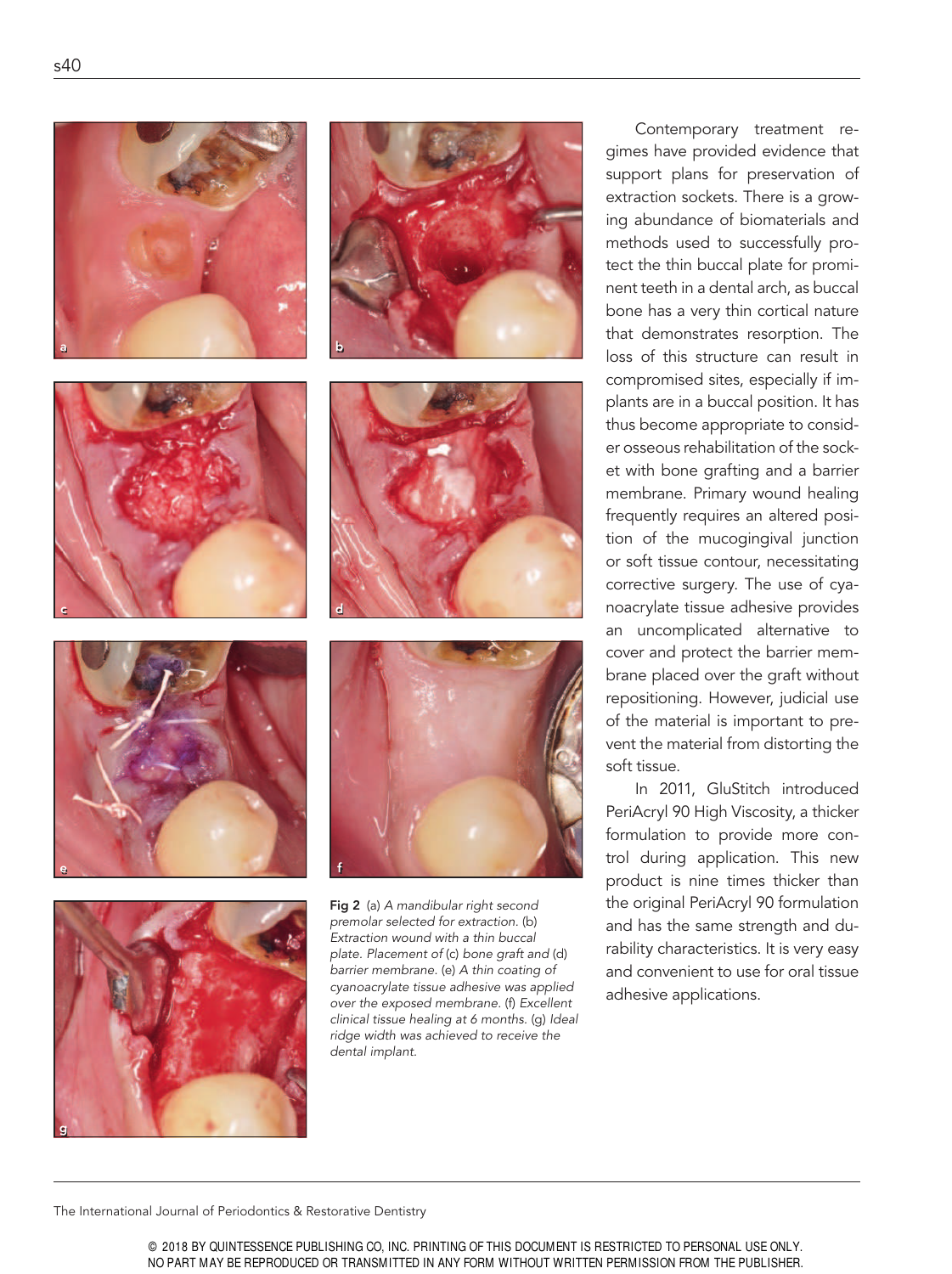

Fig 3 (a) Atraumatic tooth extraction was performed. (b) A bone graft was placed to preserve the ridge. (c) Barrier membrane covering the underlying bone graft. (d) A thin coating of cyanoacrylate tissue adhesive was applied over the exposed membrane. (e) Excellent clinical tissue healing at 6 months. (f) Ideal ridge width was achieved to receive the dental implant.











Fig 4 (a) Thin buccal plate noted after atraumatic extraction. (b) Bone grafting was performed. (c) Barrier membrane was placed. (d) The surgical site was allowed to heal by secondary intention. (e) Healing at 6 months demonstrated suboptimal tissue contour. (f) Regenerated ridge at 6 months.









Volume 38, Supplement, 2018